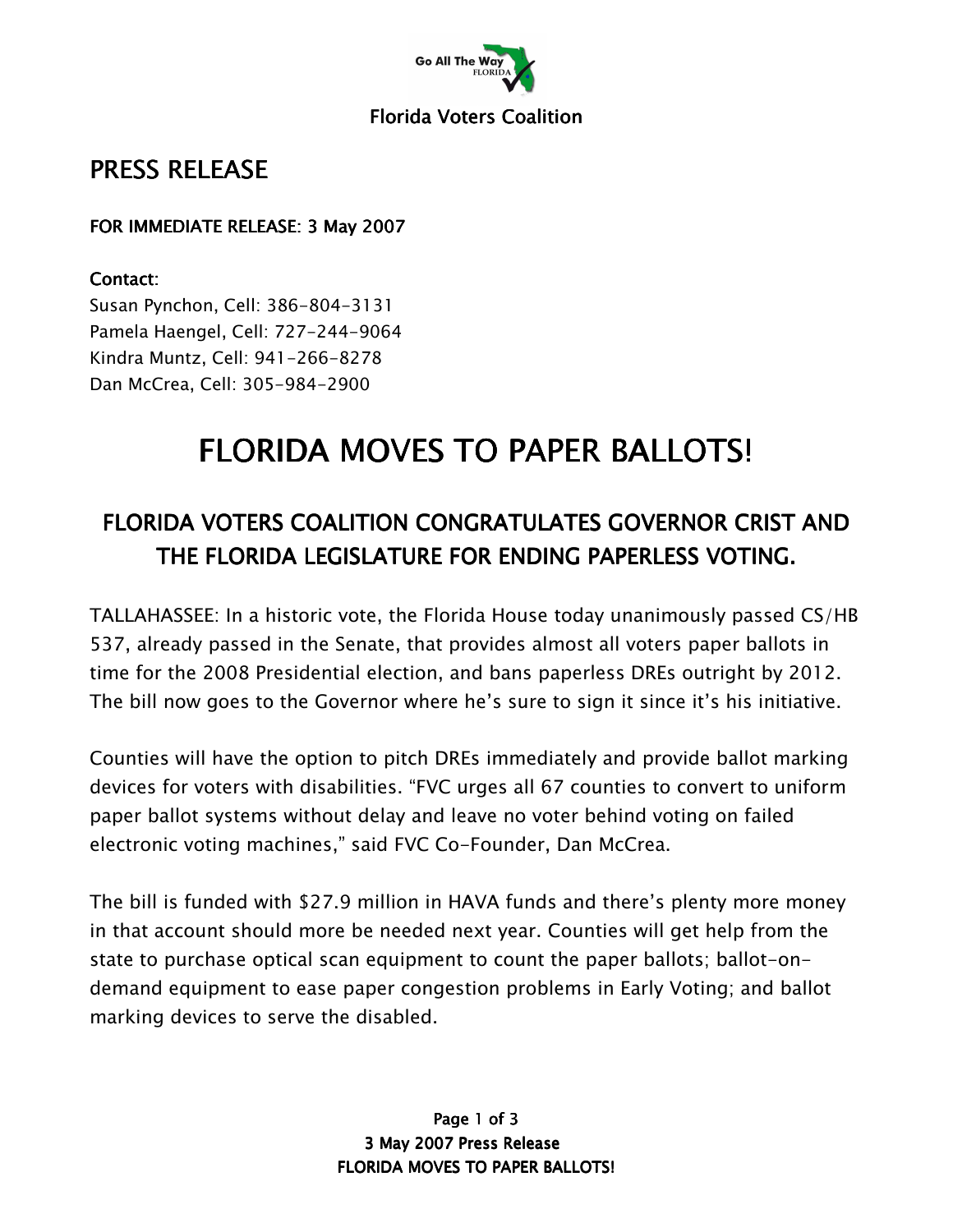

#### **Florida Voters Coalition**

While there was talk earlier in the legislative session about retrofitting printers to failed touchscreen DREs, that talk faded as legislators saw it would be throwing good money after bad. Additionally, they are sure to have understood that currently available "VVPAT" printers would not comply with proposed federal legislation which, if passed, will supersede Florida law. (Federal bill HR 811, sponsored by Rep. Rush Holt, currently has 212 bi-partisan co-sponsors in Congress.)

The Florida bill also contains new audit provisions essential to the security of paper ballot voting systems. There was agreement among legislators that the new audit provisions will need further tweaking next year before becoming effective in July 2008. For now, the language requires that after every election, at least 1% and not more than 2% of randomly selected precincts be audited by hand-counting the paper ballots in one randomly selected race. The audit will take place after certification and be reported 3 days before the contest period ends.

"FVC supports 'statistically significant' audits that would yield a far greater confidence level in election results and should be reported before certification. FVC will be working with state and local election officials in the coming year to strengthen Florida audit language," said another FVC Co-Founder, Kindra Muntz, who led the successful charter amendment campaign in Sarasota County that requires both voter verified paper ballots and mandatory random audits in all elections.

"We thank Governor Crist and the Florida Legislature for their vision and diligence in improving Florida voting systems," said FVC Co-Founder, Susan Pynchon, "and for working together in a bi-partisan, bicameral effort. The eyes of the nation have been and still are on Florida elections – and Florida finally got it right! We can now say Florida is leading the nation in election reform."

In addition to the Governor and the Legislature deserving praise, FVC thanks the two dozen co-signers to our 2007 Position Paper on Voting Systems, who are listed below, and who worked very hard together at local, state, and national levels on many different aspects of advocating for this legislation. Thanks to Senator Bill Nelson and other members of Congress who also helped at the national level. We also thank the Florida League of Woman Voters and the Florida Council of the Blind for their vital assistance. Special thanks to Warren Stewart, Policy Director for VoteTrustUSA; Ion Sancho, Leon County Supervisor of

#### Page 2 of 3 3 May 2007 Press Release FLORIDA MOVES TO PAPER BALLOTS!